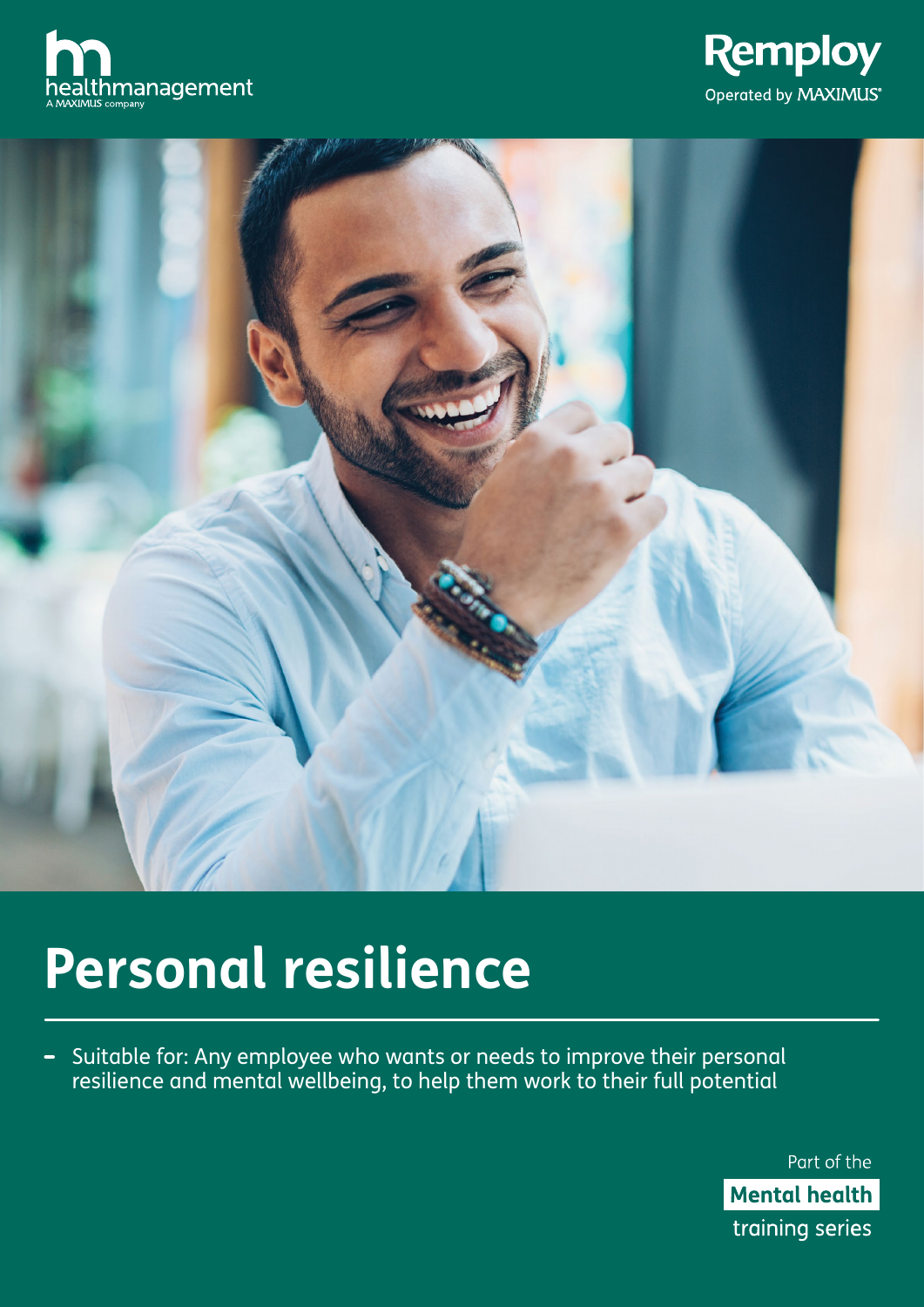

# **Duration, delivery and cost**

We can deliver these group courses face-to-face or online, to suit your needs.

# **Online delivery:**

Group size: 8 to 12 participants Duration: 4 hours (over two sessions) Online cost: £799 + VAT

**Face-to-face delivery:**  Group size: 8 to 12 participants Duration: Half day Face-to-face cost: £1,149 + VAT

Developing your employees' personal resilience could significantly reduce the impact of mental health on your workforce and improve business performance.

Resilient employees cope better with adversity and are more likely to continue performing well when faced with challenges, as well as being better able to maintain their mental wellbeing.

# **Does your:**

- Organisation feel it could benefit from a more resilient workforce?
- Organisation want to support employee mental wellbeing?
- Workforce know how to maximise their personal resilience in order to work to their full potential in the workplace?
- Business face challenges and you want to support your workforce to manage more resiliently?

**"**

An interactive course with lots of discussion of different topics. I learnt about resilience and where I maybe fall foul and how I can improve my own resilience. The trainer was engaging and knowledgeable.

Cathy, NHS Digital January 2019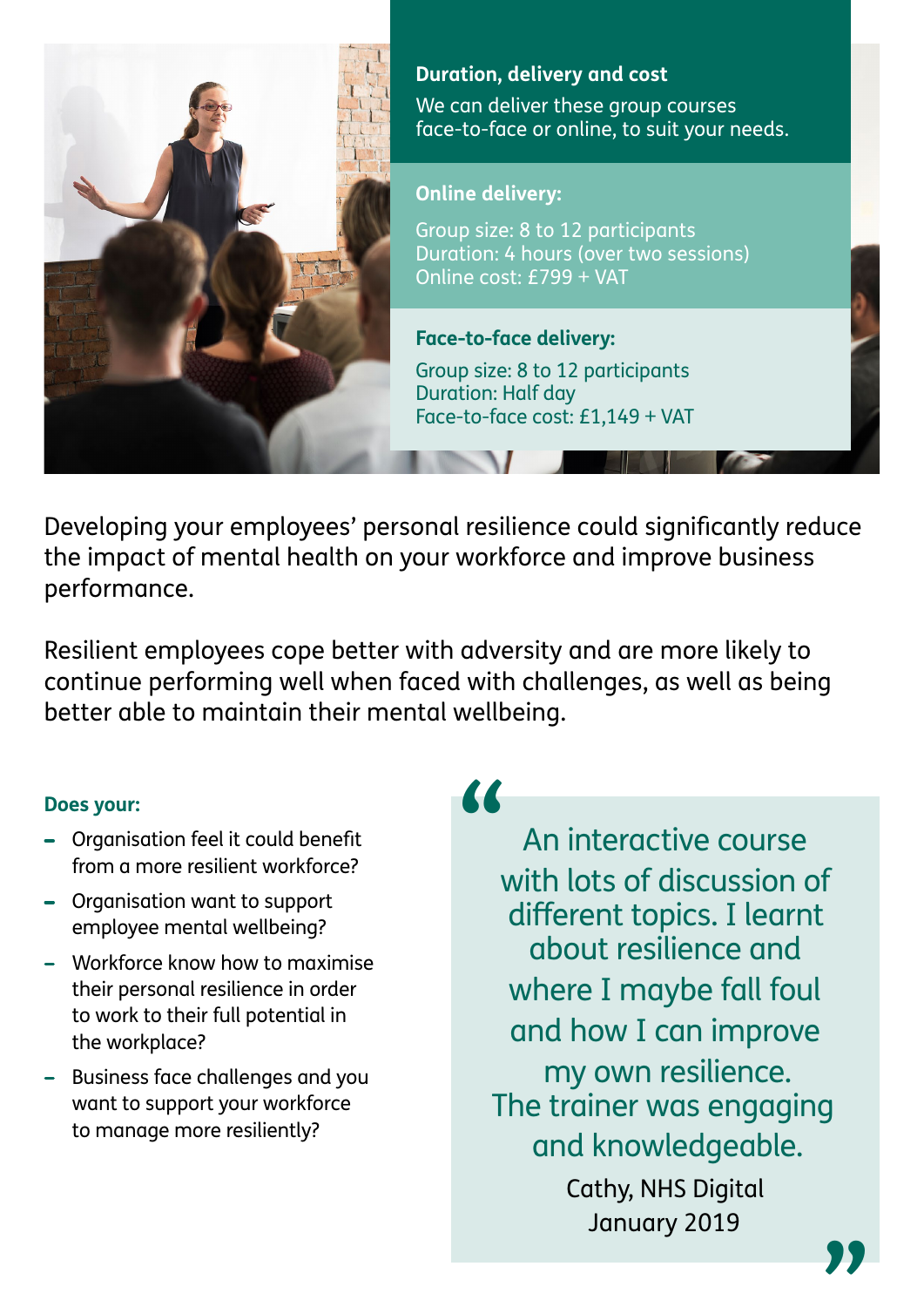#### **Course summary**

This course provides a safe and open environment to discuss personal resilience. We explore different factors influencing resilience and ask delegates to self reflect on how these aid them individually. We also consider the relationship between stress, wellbeing and performance, as well as the drivers for self-resilience and the attributes of a resilient person.

The session provides delegates with the opportunity to create an individual plan for building and maintaining their own personal resilience. A range of tools, strategies and techniques are explored and practised so delegates are fully equipped to use this following the training, at work and in their personal lives. All delegates will receive a comprehensive PDF workbook and certificate of attendance (if required).





#### **Key topics**

- What is resilience and why it is important
- Recognising the relationship between pressure and stress and symptoms of stress
- Reflecting on what influences their wellbeing at work
- Exploring the key ingredients for resilience
- Determining areas for development in their own personal resilience
- Challenging negative thinking patterns
- Analysing the benefits of social support and how to strengthen their own network
- Considering their own strengths and motivations
- Identifying five ways to improve their own wellbeing.